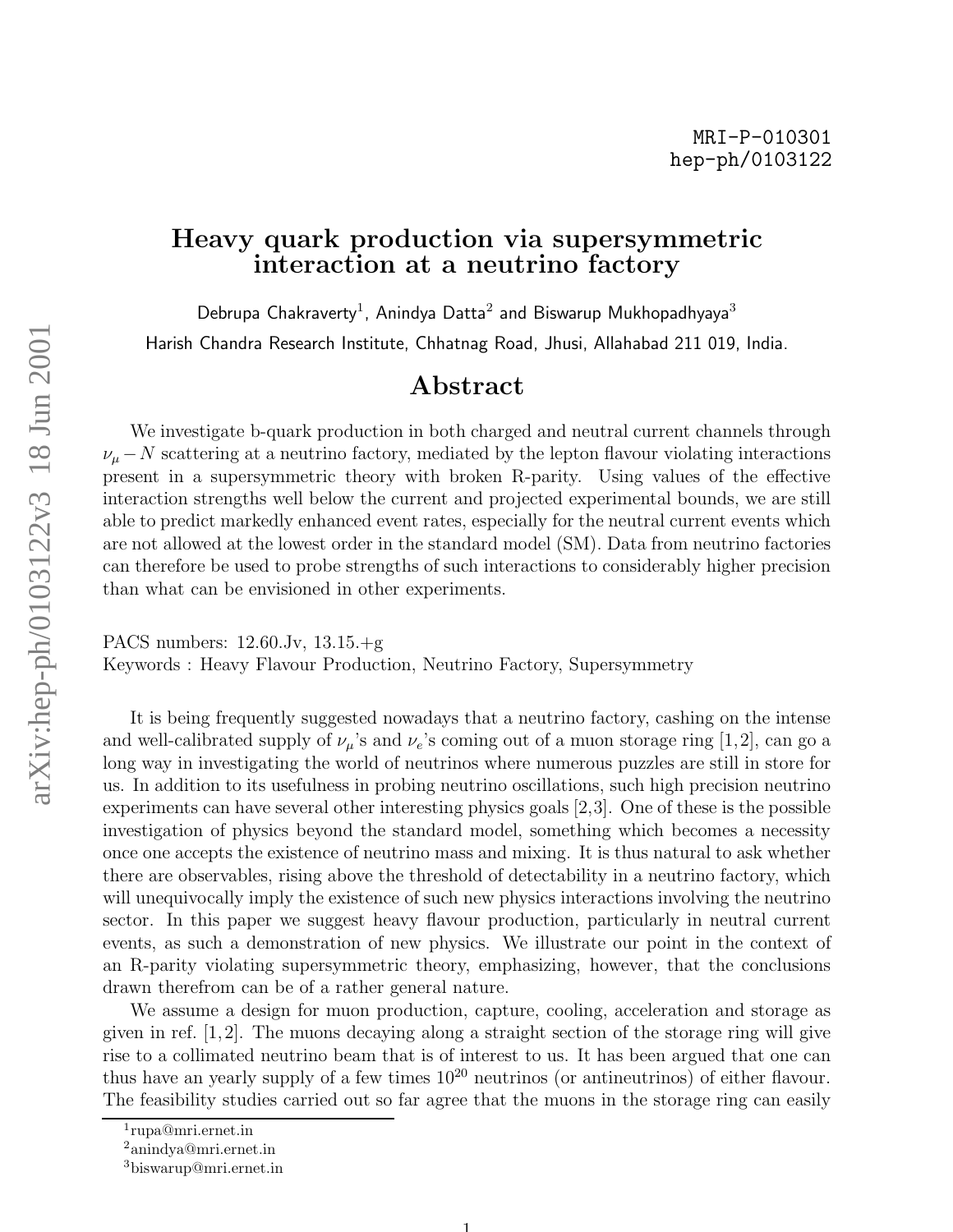have energies upto 50 GeV. In order to observe new physics effects in the deep inelastic scattering (DIS) of these neutrinos, it is preferable to have a near-site detector rather than a long-baseline one, so that oscillation effects do not dominate.

The interaction taking place at the detector (which is the fixed target for the scattering phenomena under study) is basically between the neutrinos and the partons present in nucleons. In the Standard Model (SM), heavy quark production in such scattering can take place at the tree-level via the charged current channels,  $\nu_\mu \bar{u} \to \mu^- \bar{b}$ ,  $\nu_\mu \bar{c} \to \mu^- \bar{b}$ ,  $\nu_\mu d \to \mu^- c$ and  $\nu_{\mu}s \to \mu^- c$ . The SM charged current cross-section depends on two factors, the Cabibbo-Kobayashi-Maskawa (CKM) matrix elements and the quark distributions in a nucleon. All the processes mentioned above, excepting the third one, occur through the interaction of muon-neutrino with the sea quarks in nucleons and are thus depend on the parton distributions relevant in the energy range under consideration. As far as charm production is concerned, the rates undergo suppression by either the strange quark distribution or the CKM element  $V_{cd}$ . For b-production, however, there is no CKM-diagonal channel, and the decidedly small element  $V_{ub}$  [4] severely suppresses the predicted rates. In addition, neutral current processes (whose measurements are also projected goals of a neutrino factory) where a b-quark can be tagged among the DIS products can come only at the one-loop level at the SM, and therefore such processes are unlikely to be detected, given any realistic muon luminosity.

One can conclude from above that if there is any observation of an excess in charged current b-production over the standard model rate, or if neutral current events are observed with a b in the final state, it will clearly signal some kind of new physics. The question is, given other kinds of constraints (especially those from b-decays) on the same operators that give rise to such events, is it possible at a neutrino factory to have any observable excess of events, or to use the absence of such excess to impose useful bounds on the new interactions?

The conservation of both baryon and lepton number in the SM is a consequence of its gauge current structure and renormalizability. In the supersymmetric (SUSY) extension of the SM [5], the existence of scalar quarks and leptons make it possible to violate baryon and lepton numbers, without leading to any theoretical problems. This entails the possibility of the violating R-parity in SUSY [6], defined by  $R = (-1)^{3B+L+2S}$ , where B is the baryon number,  $L$ , the lepton number and  $S$ , the spin of the particle. Clearly, all SM particles have  $R = +1$  while their superpartners have  $R = -1$ . While there is no fundamental principle dictating the conservation of R-parity, the need to avoid fast proton decay leads to the conjecture that out of B and L, only *one* can be violated. Here we consider the situation where L-violation occurs, since that is the scenario which can affect the observed events at a neutrino factory. The resulting interactions can in general fake the signals of neutrino oscillation, as discussed in an earlier work [7].

In terms of the superfields, the  $\Delta L = 1$  part of the R-violating superpotential is given by [8],

$$
\mathcal{L}_{R} = \epsilon_{ab} \left[ \epsilon_i \hat{L}_i^a \hat{H}_u^b + \lambda_{ijk} (\hat{L}_i^a \hat{L}_j^b) \hat{E}_k^c + \lambda'_{ijk} (\hat{L}_i^a \hat{Q}_j^b) \hat{D}_k^c \right]
$$
(1)

where  $\hat{L}_i$  and  $\hat{Q}_i$  are  $SU(2)$  doublet leptons and quarks,  $\hat{E}^c_i$  and  $\hat{D}^c_i$  are  $SU(2)$  singlet charged lepton and down quarks, and  $\hat{H}_u$  is the Higgs superfield responsible for the generation of the up-type quark masses.  $i, j$  and  $k$  are generation indices, while colour indices are not explicitly shown above. The corresponding interaction terms can then be written in terms of the component fields as [8]

$$
\mathcal{L}_{R} \;\; = \;\; \lambda'_{ijk} \; [\; \tilde{d}^{j}_{L} \, \bar{d}^{k}_{R} \nu^{i}_{L} + (\tilde{d}^{k}_{R})^{*} (\bar{\nu}^{i}_{L})^{c} d^{j}_{L} + \tilde{\nu}^{i}_{L} \bar{d}^{k}_{R} d^{j}_{L}
$$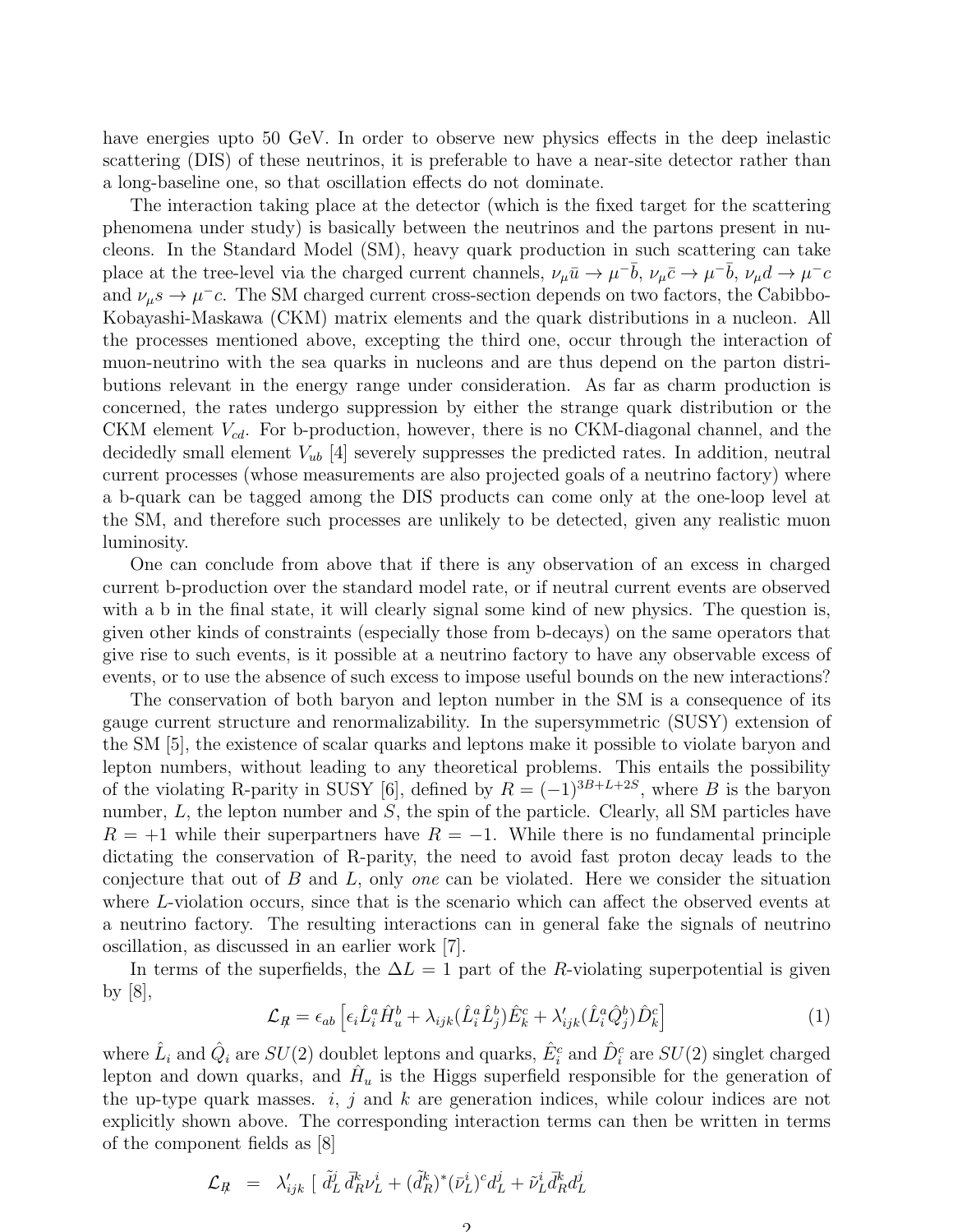$$
- \tilde{e}_L^i \bar{d}_R^k u_L^j - \tilde{u}_L^j \bar{d}_R^k e_L^i - (\tilde{d}_R^k)^* (\bar{e}_L^i)^c u_L^j] + h.c.
$$
  
+ 
$$
\lambda_{ijk} \left[ \tilde{e}_L^j \bar{e}_R^k \nu_L^i + (\tilde{e}_R^k)^* (\bar{\nu}_L^i)^c e_L^j + \tilde{\nu}_L^i \bar{e}_R^k e_L^j - (i \leftrightarrow j) \right] + h.c
$$
 (2)

The most important thing to note among the terms shown above is that not only lepton number but also *lepton flavour* can be violated through them. Thus it is possible to have  $\Delta L = 0$  processes with flavour violation by taking suitable products of the  $\Delta L = 1$  couplings. One of the consequences of this is the production of the b-quark through both charged and flavour changing neutral currents (FCNC), represented by diagrams shown in figure 1. Although 9  $\lambda$ -type and 27  $\lambda'$ -type couplings are allowed altogether, we demonstrate our argument by assuming non-zero values of only the  $\lambda'$ -interactions with indices conforming to the requirements of b-production in  $\nu_{\mu}$  scattering.

As has been already mentioned, we shall confine ourselves to near-site experiments in which one places the neutrino detectors at a short distance  $(40 \, m)$  from the straight section of the storage ring [2]. Under such circumstances, the incoherent scattering effects (only of  $\nu_{\mu}$ 's here, by virtue of our choice of non-vanishing new physics interactions) dominate over oscillation effects. The number of b-production events per year, via either charged-current or neutral current interactions, can be obtained by folding the relevant cross-section by a survival probability and the neutrino flux,

$$
N_Q = \frac{N_N}{\pi R_d^2} \int d\sigma (\nu_\mu + N \to \mu^- + Q) \frac{d^2 N_\nu}{dE_{\nu_\mu} dE_\theta} (1 - \mathcal{P}_{\nu_\mu \to \nu_{e,\tau}}) dE_{\nu_\mu} d\theta \tag{3}
$$

where P is the total probability of oscillation of a muon neutrino to any other flavour. Here we use the  $\nu_{\mu} \longrightarrow \nu_{\tau}$  oscillation probability corresponding to the solution space for the atmospheric  $\nu_{\mu}$  deficit [9], and the  $\nu_{\mu} \longrightarrow \nu_{e}$  oscillation probability for the Mikhyev-Smirnov-Wolfenstein (MSW) solution to the solar neutrino problem [10]. In any case, for a near-site detector, the predictions on b-production have no perceptible dependence on the precise values of the oscillation parameters. In our calculation, we have assumed a target of mass 100 T containing  $N_N = 6.023 \times 10^{31}$  nucleons. The cross-sectional area of the target  $(\pi R_d^2)$  and the distance (L) from the muon decay point to the target define a cone with the semi-vertical angle  $\theta_d$ , related through the relation  $R_d = L\theta_d$ . While the available energy range of the the neutrino (together with the energy distribution) is specified by the energy of the decaying muon, the  $\theta$ -integration has an upper limit  $\theta_d$ . This brings in not only the detector size but also the length of the straight section of the storage ring and the probability of the muon decaying at any given point along the straight section. This has been taken into account in our calculation, where we have assumed a straight section of length  $100$  m and that  $2 \times 10^{20}$  muons decay within this section per year. Our numerical results correspond to a target cross-section of 1  $m^2$ . Also, CTEQ4LQ [11] parton distributions have been used here.

The contributions to the b quark production from the Feynman diagrams shown in figure 1 are obtained from the following Fierz-rearranged amplitudes:

$$
\mathcal{M}_{R}(\nu_{\mu} + \bar{u} \to \mu^{-} + \bar{b}) = \frac{\lambda'_{213} \lambda'_{233}}{2(t - m_{\tilde{b}_{R}}^{2})} [\bar{u}_{\mu} \gamma_{\mu} P_{L} u_{\nu_{\mu}}] [\bar{v}_{u} \gamma^{\mu} P_{L} v_{b}]
$$
  

$$
\mathcal{M}_{R}(\nu_{\mu} + d \to \nu_{\mu} + b) = \frac{\lambda'_{231} \lambda'_{233}}{2(t - m_{\tilde{b}_{L}}^{2})} [\bar{u}_{\nu_{\mu}} \gamma_{\mu} P_{L} u_{\nu_{\mu}}] [\bar{u}_{b} \gamma^{\mu} P_{R} u_{d}]
$$
(4)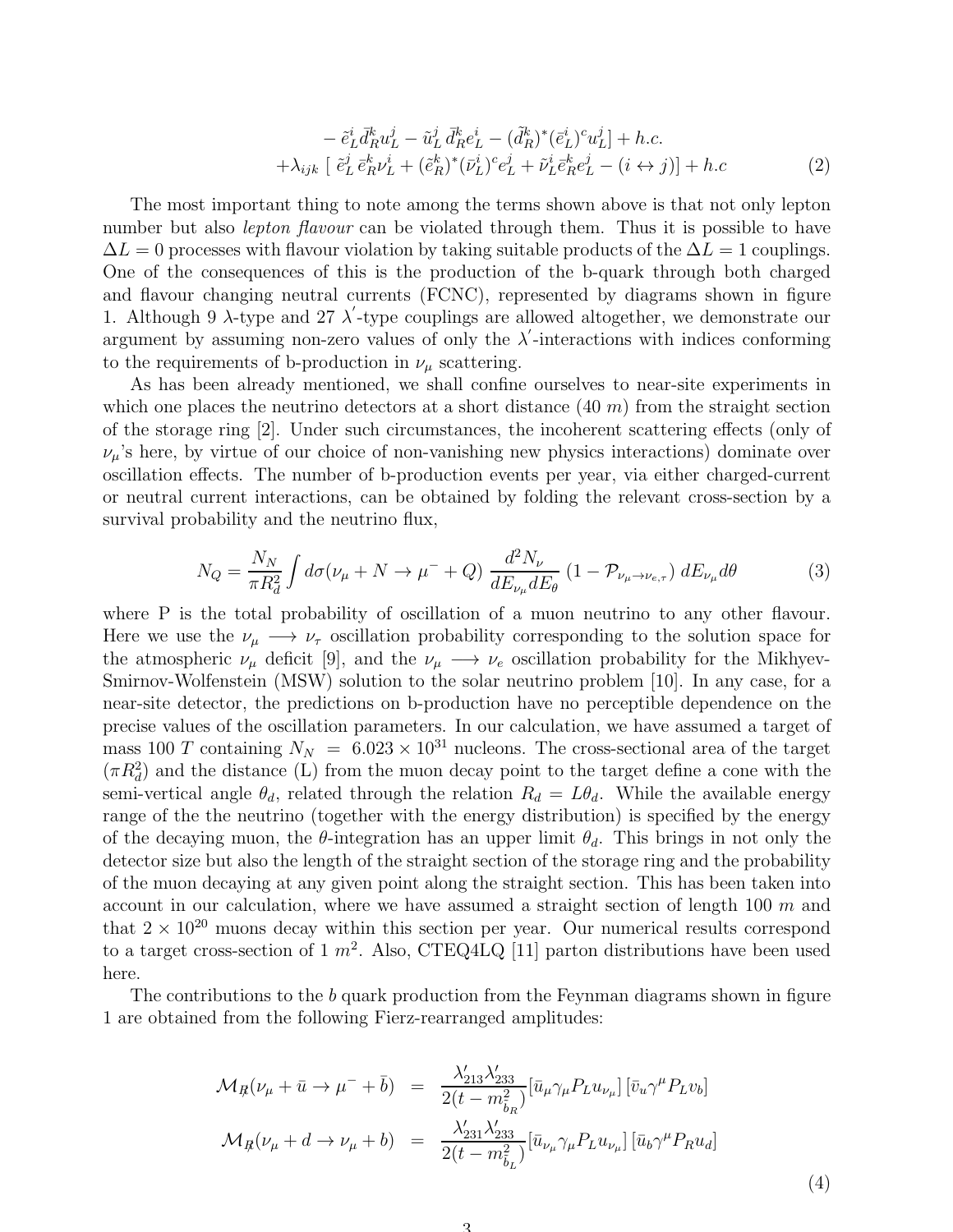

Figure 1: *Feynman diagrams for processes producing a b quark or a*  $\bar{b}$  *antiquark in R-parity violating SUSY.*

where,  $t = (p_{\nu_\mu}^i - p_b)^2$  in each case.

As can be seen from above, b-production via charged current is driven by the product  $\lambda'_{213}\lambda'_{233}$ , while  $\lambda'_{231}\lambda'_{233}$  controls the neutral current event rate. We take b-squark mass to be 300  $GeV$ . With this choice, a not-so-stringent constraint ( $\sim$  0.048) exists on the first one of these products [12], which is not appreciably different from the product ( $\sim 0.046$ ) of the upper limits on the individual couplings taken in isolation [13]. To be conservative, we have used the value corresponding to this latter limit. As for the second pair of couplings which controls the neutral current rate, the product of the individual limits is approximately 0.14 for a b-squark of mass 300  $GeV$ . A somewhat weaker limit for the same  $m_{\tilde{b}}$  (~ 0.225) is derived from the  $\nu_{\mu} N \to \nu_{\mu} b + X$  scattering data from Fermilab NuTeV Experiment [17]. On the other hand, searches for the FCNC decay  $B^0 \to \mu^+\mu^-$  at CDF [14] and CLEO [15] set upper limits on the branching ratio of the above decay at  $8.6 \times 10^{-7}$  and  $6.1 \times 10^{-7}$ respectively. The BaBar B-factory experiment, too, has a projected upper limit of  $5.0 \times 10^{-7}$ that can be obtained on the branching ratio for  $B^0 \longrightarrow \mu^+\mu^-$  [16]. Using the last one of these, one may be able to set a limit of about 0.018 on  $\lambda'_{231}\lambda'_{233}$  for the above squark mass.



Figure 2: *Number of events coming from* νµ*-N DIS at a muon storage ring in charged current interaction with 100 T of target material.*

4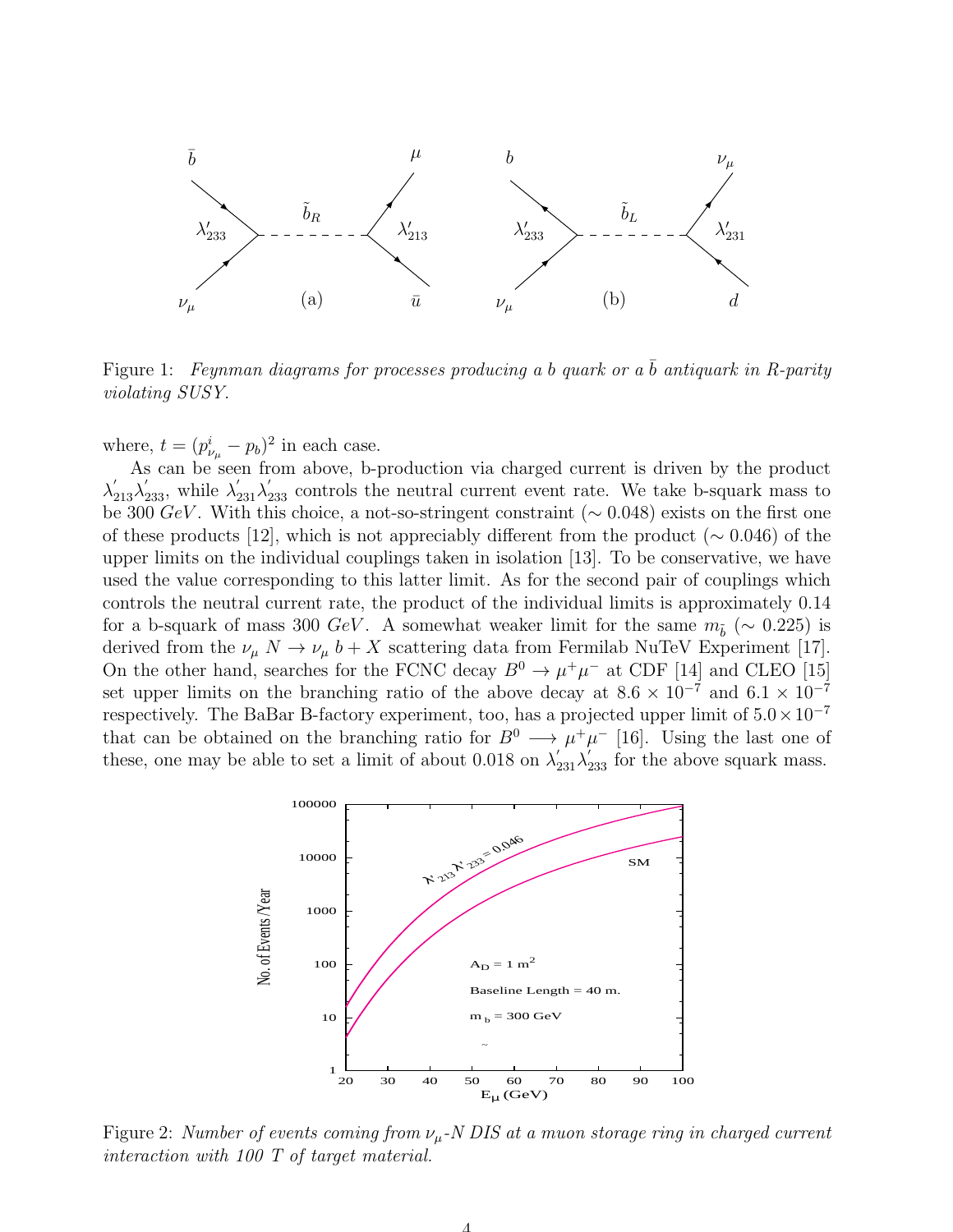The other process which can be of useful in this context is the rare decay  $B \longrightarrow X_d \mu^+ \mu^-$ . However, here the measurement of the decay rate depends crucially on the end-point analysis of the  $\mu^+\mu^-$  invariant mass spectrum. The uncertainties coming from the onset of resonant peaks as well as those in heavy-to-light transition form-factors make the prospect less bright for strengthening the limit on the new physics effective interaction to any substantial extent. Results coming from, say, the LHC-B experiment (via the channel  $B \longrightarrow \rho \mu^+\mu^-$ ) may throw some further light on this issue [18]. Here we present our numerical results in terms of the current limit on  $\lambda'_{231}\lambda'_{233}$  as well as the projected limit from B-factories.

In figure 2, we have plotted the number of charged current b-production events expected per year against the muon energy, for a 100 T target of cross-section 1  $m^2$ . The SM (using  $V_{ub} = 0.004$  [4]) rates as well as those from R parity violating SUSY have been shown for comparison. It is clear from the graph that, with values of the non-standard couplings satisfying the existing constraints, an excess of 3 to 4 times over the standard model event rate can be expected, with, say  $E_{\mu} = 50 \text{ GeV}$ .



Figure 3: *Number of events coming from* νµ*-N DIS at a muon storage ring in neutral current interaction with 100 T of target material.*

The new physics effects are even more spectacular for neutral current where the SM contributions are negligibly small. As figure 3 shows, a very large number of neutral current events with a b in the final state is predicted. This is true not only with  $\lambda'_{231}\lambda'_{233}$  at the current experimental upper bound, but also using the limit envisioned at B-factories, and even with a value one order lower. Even with in the last, rather conservative, choice, one expects an event rate of about a thousand per year with  $E_{\mu} = 50 \text{ GeV}$ , so that a b-tagging efficiency even as low as 25% will still make the events detectable. It can thus be argued that the observation (or otherwise) of b-production in neutral current events at a neutrino factory will enable one to probe flavour-violating coupling of the relevant types (in models including R-parity violating SUSY) to a higher degree of precision than in the currently operative B-factories.

For charm production, on the other hand, although the SUSY contributions can give rise to event rates of observable order of magnitude with the effective new coupling fixed at the experimental limit, the SM contributions are larger, since the CKM element  $V_{cd}$  is involved in the process. Consequently, It may be somewhat more difficult to discern the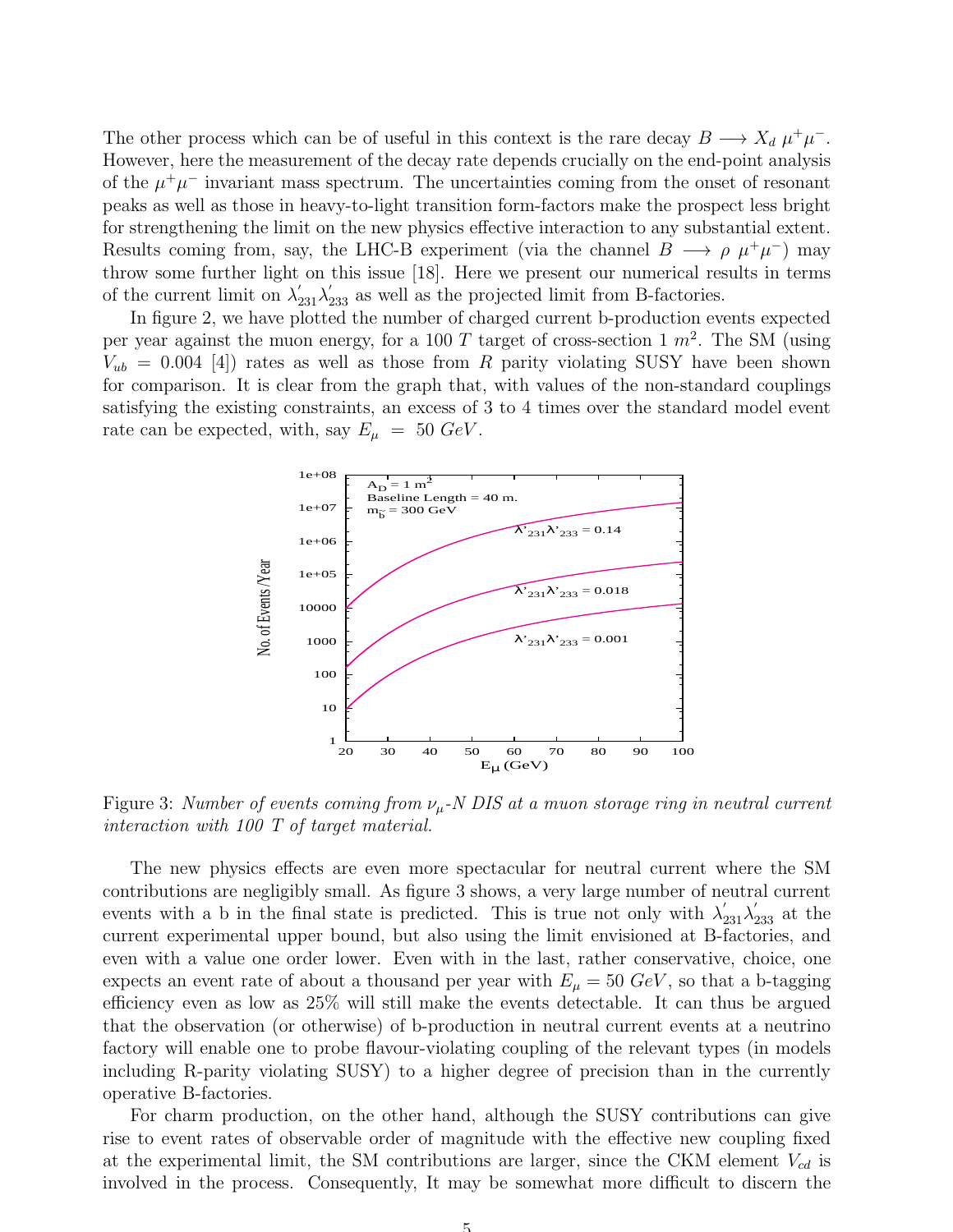additional contributions. In addition, the structure of the R-violating couplings implies that at least one charge  $-\frac{1}{3}$  $\frac{1}{3}$  quark superfield must be involved at each  $\lambda'$ -type interaction vertex. Consequently, charm production in neutral current events is not possible at the tree level.

Although we have discussed the above effects in the light of an R-parity violating SUSY scenario, the general features of our results are true for any non-standard theory which allows flavour violating couplings involving a b-quark. It is possible to make predictions for such models by suitably replacing  $\lambda' \lambda'/2m_b^2$  by the coefficient of the new effective four-fermion interaction term, on which all the limits discussed by us will be still applicable.

In summary, we have demonstrated that the production of the b-quark with substantial rate at a neutrino factory is a clear signal of non-standard interactions for neutrinos. In particular, we have considered an R-parity violating supersymmetric theory to predict markedly enhanced b-production rates, particularly in neutral current events, with values of the relevant couplings well below the existing and projected limits.

## References

- [1] S.Geer, Phys. Rev. D57 (1998) 6989; D. Ayres et al., (physics/9911009); A. Blondel et al., CERN-EP-2000-053; S. Geer, hep–ph/0008155.
- [2] C. Quigg, hep–ph/9803326; C. Albright et al. hep–ex/0008064.
- [3] A. De Rujula, M.B. Gavela, P. Hernandez, Nucl. Phys. B547 (1999) 21; S. Dutta, R. Gandhi, B. Mukhopadhyaya, hep–ph/9905475; to be published in Euro. Phys. J  $\mathbf{C}$ ; V. Barger, S. Geer, K. Whisnant,Phys. Rev. D61 (2000) 053004; V. Barger, S. Geer, R. Raja, K. Whisnant, hep–ph/0007181; Phys. Lett. B485 (2000) 379; Phys. Rev. D62 (2000) 013004; Phys. Rev. D62 (2000) 073002; A. Bueno, M. Campanelli, A. Rubbia, Nucl. Phys. **B589** (2000) 577; P. Hernandez, Nucl. Phys. Proc. Suppl **81** (2000) 167; see also [2]; A. Datta, hep–ph/0011240.
- [4] D. Groom et al., Euor. Phys. J. C15 (2000) 1.
- [5] For example see, H. Haber, G. Kane, Phys. Rep. 117 (1985) 75.
- [6] P. Fayet, Phys. Lett. B69 (1977) 489; G. Farrar, P. Fayet, Phys. Lett. B76 (1978) 575.
- [7] A. Datta, R. Gandhi, B. Mukhopadhyaya and P. Mehta, hep–ph/0011375.
- [8] V. Barger, G.F. Giudice, and T. Han, Phys. Rev. D40 (1989) 2987.
- [9] Y. Fukuda et al., Phys. Rev. Lett. 81 (1998) 1562; E. Lisi, Talk given at the XIX Internatinal Conference on Neutrino Physics & Astrophysics, see, *http://nu2000.sno.laurentian.ca/E. Lisi*; H. Sobel, Talk given in the same conference, see, *http://nu2000.sno.laurentian.ca/H.Sobel*; T. Mann, talk given at the XIX International Conference on Neutrino Physics & Astrophysics, see, *http://nu2000.sno. laurentian.ca/T. Mann*; B. Barish, talk given at the XIX International Conference on Neutrino Physics & Astrophysics, see, *http://nu2000.sno. laurentian.ca/B. Barish*.